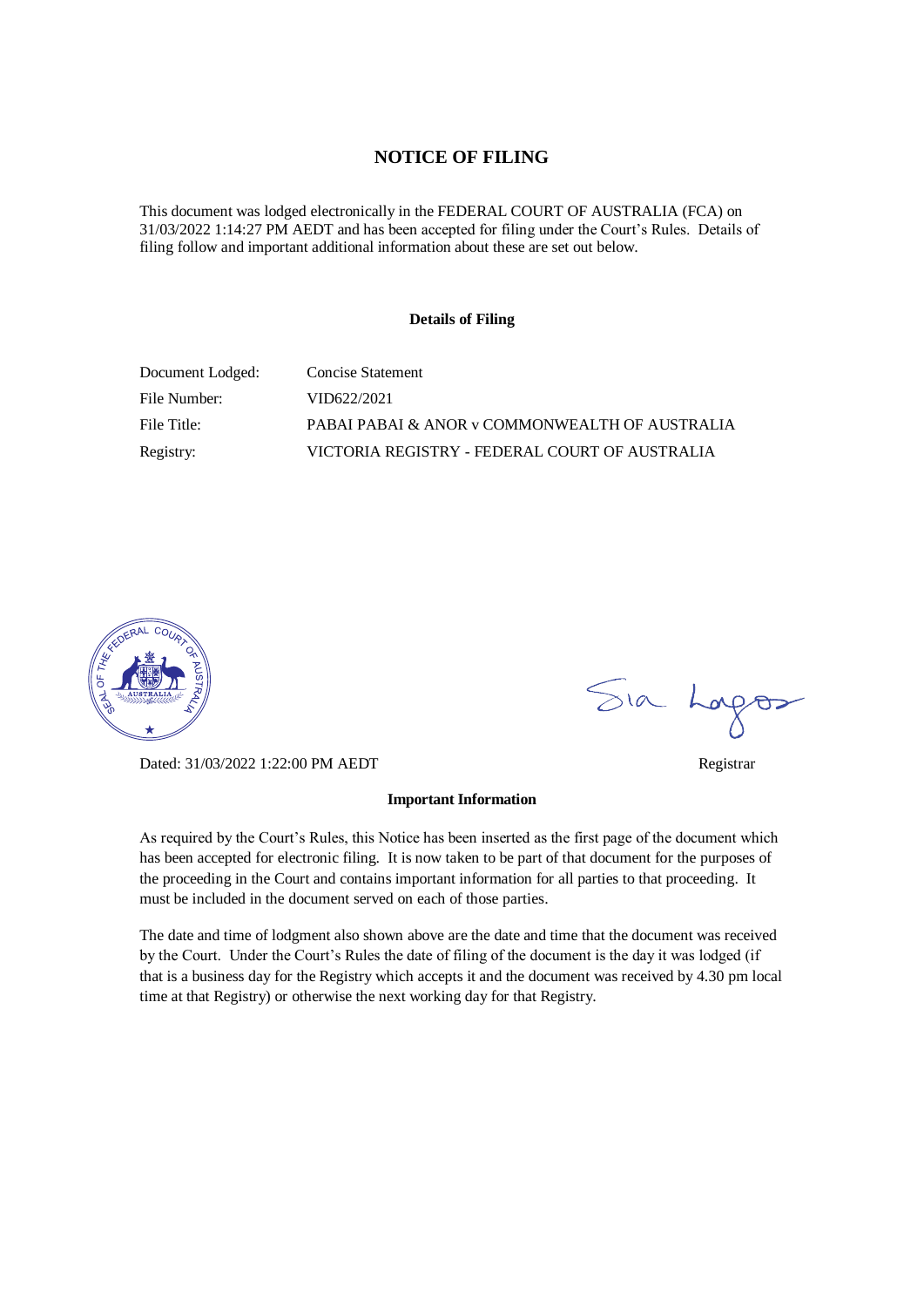Form NCF1



**Concise Statement**

Federal Court of Australia District Registry: Victoria Division: General

**PABAI PABAI**

First Applicant

**GUY PAUL KABAI**

Second Applicant

## **COMMONWEALTH OF AUSTRALIA**

Respondent

- 1. Torres Strait Islanders, whose homelands are the islands, reefs, and waters of the Torres Strait, are especially vulnerable to the impacts of climate change.
- 2. Torres Strait Islanders already experience the effects of climate change by way of sea level rise including storm surges, coastal erosion, inundation and flooding of their villages, contamination of freshwater sources with saltwater; and observe the effects of ocean warming and acidification, coral bleaching and degradation of the marine environment. The projected impacts of climate change are far worse. Torres Strait Islanders face an existential threat from climate change.
- 3. The Representative Applicants, Pabai Pabai and Guy Paul Kabai, allege that the special relationship that exists between the Respondent, the Commonwealth of Australia, and Torres Strait Islanders, creates a duty of care that is owed by the Commonwealth, to act and protect against the harm that climate change has caused and will likely cause to Torres Strait Islanders' health and safety, their lands and seas, and their way of life.

## **A. THE PARTIES**

- 4. Pabai Pabai and Guy Paul Kabai have commenced this proceeding as a class action on behalf of all persons of Torres Strait Islander descent who have suffered and/or may suffer loss and damage as a result of the conduct of the Commonwealth.
- 5. Pabai Pabai and Guy Paul Kabai are Torres Strait Islanders from the Gudamalulgal Nation.
- 6. Pabai Pabai is 52 years of age. He resides on Boigu Island. He holds native title rights and interests in respect of Boigu Island.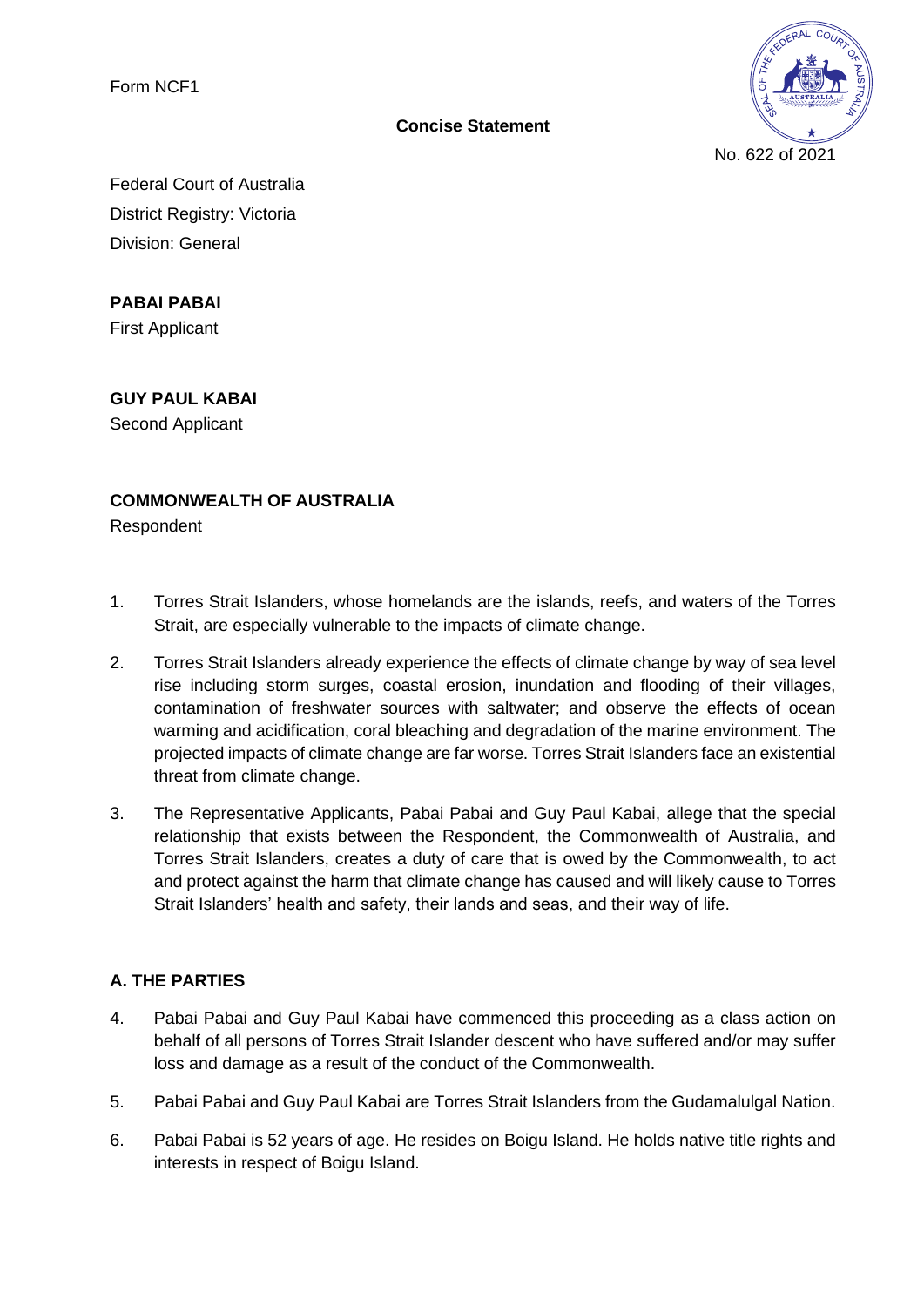7. Guy Paul Kabai is 54 years of age. He resides on Saibai Island. He holds native title rights and interests in respect of Saibai Island.

## **B. THE CLAIM**

#### **B1. The Torres Strait Islands and Torres Strait Islanders**

- 8. The Torres Strait Islands, or *Zenadth Kes*, are the approximately 274 islands in an area of shallow open seas of approximately 48,000km2 between the Cape York Peninsula and Papua New Guinea. The population is approximately 4,500 persons.
- 9. Torres Strait Islanders include the Gudang, Kaiwalagal, Maluiligal, Gudamalulgal, Kulkalgal, and Kemerkemer Meriam Nations. Torres Strait Islanders hold native title and/or native title rights and interests in relation to various parts of the Torres Strait Islands.
- 10. Torres Strait Islanders have a distinctive culture, known as *Ailan Kastom*, which includes a unique spiritual and physical connection with the Torres Strait Islands and surrounding waters.

#### **B2. Vulnerability of Torres Strait Islanders to Climate Change**

- 11. The small and low-lying islands of the Torres Strait are particularly vulnerable to the impacts of climate change. Many sections of villages in the Torres Strait Islands are located barely above high tide and regularly flood.
- 12. Further, Indigenous peoples in Australia are disproportionately vulnerable to harm from climate change, including by reason of location, occupation, connection to the land and environment and social and economic disadvantage.

#### **B3. Harm Caused by Climate Change to Torres Strait Islanders**

- 13. Climate change causes a wide range of impacts on the environment, which have direct consequences for human life, health, livelihoods and cultural practices.
- 14. Australian and international scientific bodies, including agencies of the Commonwealth, have documented the current and projected harm caused by climate change to Torres Strait Islanders.
- 15. The current impacts of climate change in the Torres Strait Islands include higher average temperatures; sea level rise (which have increased the impacts of storm surges, resulting in greater coastal erosion and inundation of freshwater with saltwater); ocean warming and ocean acidification (leading to, among other impacts, coral bleaching and impacts on marine ecosystems); and more frequent and severe heatwaves, with impacts on human health.
- 16. Climate change in the Torres Strait is already harming *Ailan Kastom.*
- 17. The projected impacts of climate change on Torres Strait Islanders are even more severe. These include further sea level rise and associated impacts, including inundation of parts of islands, and contamination of freshwater sources; increased injury, disease, and death due to extreme weather events; increased undernutrition resulting from diminished food production; and increased health harms from food- and water-borne diseases and vectorborne diseases.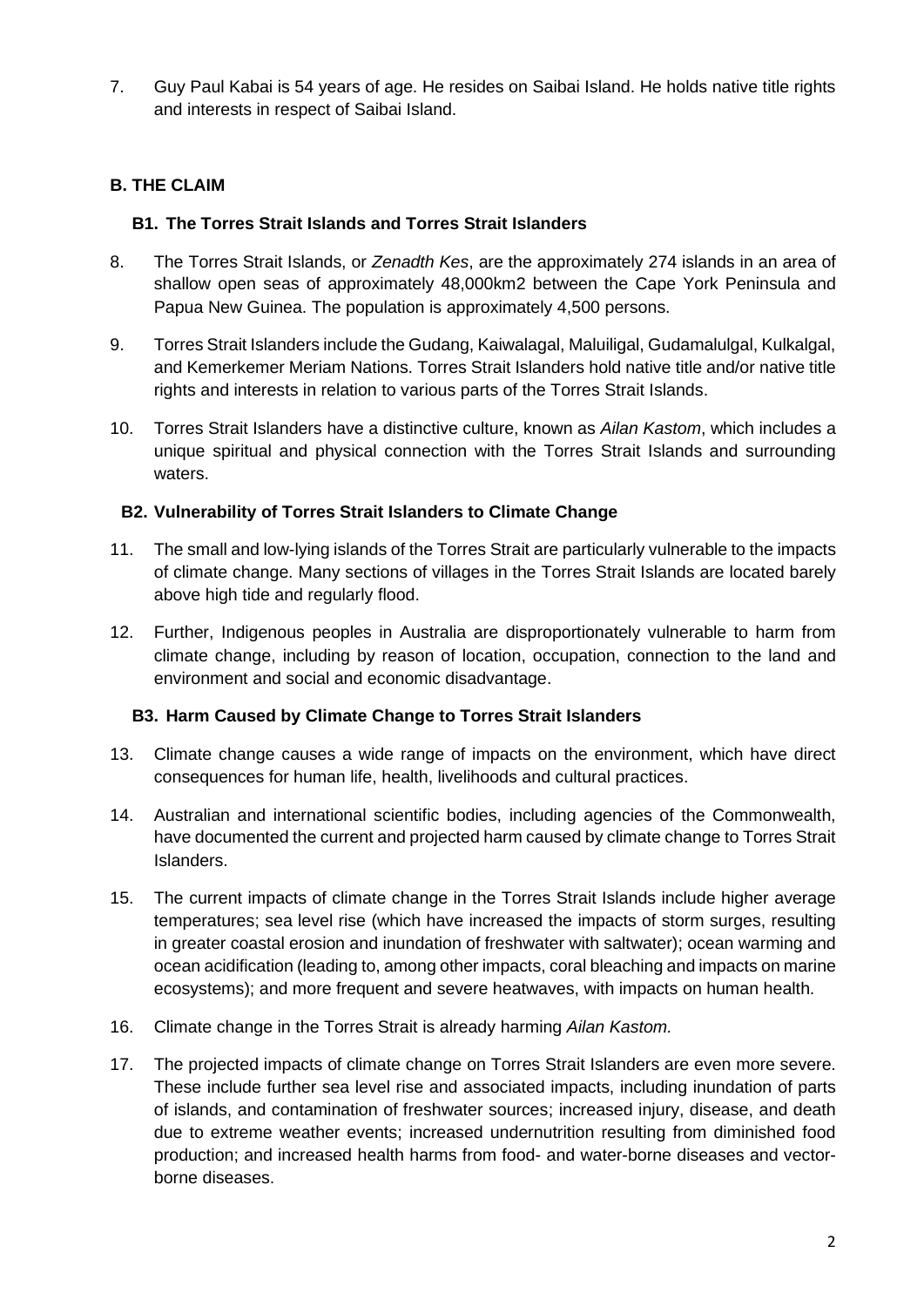18. If unchecked, the projected impacts of climate change in the Torres Strait would render islands in the Torres Strait uninhabitable, causing Torres Strait Islanders to become climate refugees and extinguishing *Ailan Kastom*.

## **B4. Commonwealth Duty of Care to Torres Strait Islanders**

- 19. The Commonwealth owes a duty of care to Torres Strait Islanders to take reasonable steps to protect them from the harms caused by climate change. In fulfilling its duty, the Commonwealth must have regard to the best available science in relation to climate change.
- 20. The Commonwealth's duty arises from, amongst other things, the Torres Strait Treaty; the *Native Title Act 1993* (Cth); the unique vulnerability and degree of hazard posed to Torres Strait Islanders from climate change, including personal injury, death and loss of *Ailan Kastom*, from which they cannot protect themselves; the Commonwealth's control and knowledge of the current and projected harm to Torres Strait Islanders; the foreseeability of the harm to Torres Strait Islanders from climate change; the Commonwealth's assumption of the climate risk to Torres Strait Islanders and Torres Strait Islanders' reliance upon the Commonwealth for protection from climate change.

## **B5. Commonwealth's Breach of Duty of Care**

- 21. Since at least 2014, the Commonwealth has breached its duty of care by acting without regard to the best available science in assessing and addressing the current and projected harm to Torres Strait Islanders from climate change.
- 22. Mitigation of climate change requires having regard to the best available science including the reduction of greenhouse gas emissions so as to halt further climate change and minimise harms to Torres Strait Islanders.
- 23. Adaptation measures undertaken by the Commonwealth have been inadequate. For example, the construction of a sea wall on Sabai Island has failed to protect the Island. Rising seas breached the sea wall less than 6 months after its construction was completed in 2018, causing significant damage.
- 24. Global temperature has increased approximately 1.2°C from pre-industrial levels. It is projected to surpass 1.5°C in the next two decades and could rise by 3°C or more by the end of the century unless there are rapid and significant emissions reductions by 2030.
- 25. The survival of *Ailan Kastom* and Torres Strait Islanders in the Torres Strait depends on limiting global temperature increase:
	- (a) Holding the long-term global temperature increase to 1.5°C would prevent many of the most significant projected harms to Torres Strait Islanders from climate change.
	- (b) A global temperature increase of 2 to 3°C (and above) would have catastrophic implications for the life, health, livelihoods and *Ailan Kastom* of Torres Strait Islanders.
	- (c) Further, exceeding 1.5°C temperature increase carries a significant risk of triggering tipping points, beyond which the most severe projected impacts of climate change to Torres Strait Islanders could no longer be avoided.
- 26. Australia is one of the largest global emitters of greenhouse gases on a per capita basis.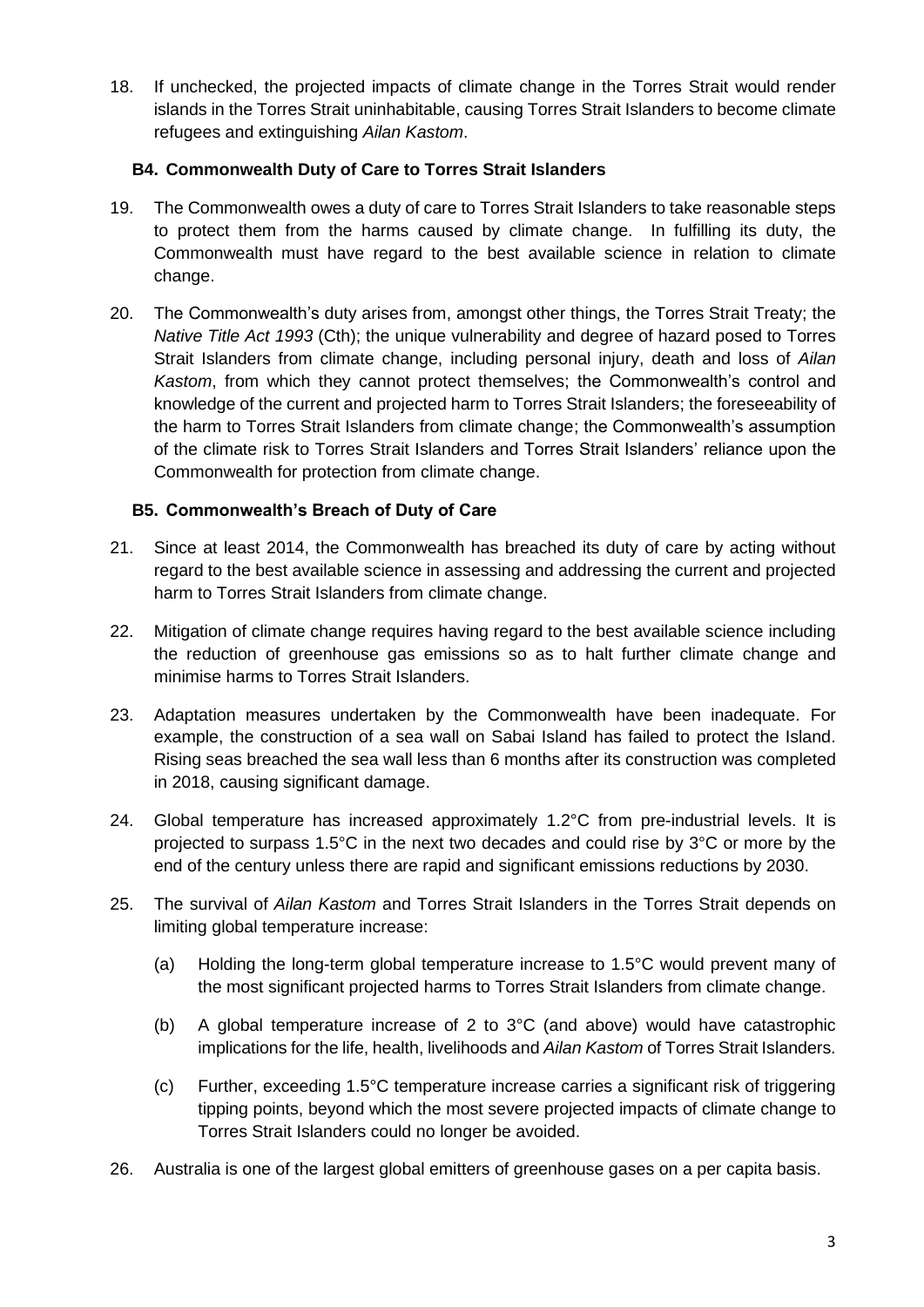- 27. In the determination of its greenhouse gas emission reduction targets, the Commonwealth has failed to take into account and engage with the best available science on emissions, breaching it's duty to protect Torres Strait Islanders. More specifically, the Commonwealth has failed to have proper regard to advice from the Australian Climate Change Authority, the independent statutory body tasked with providing the Commonwealth with independent expert advice on the basis of the best available science on emissions.
- 28. Australia's 2030 emissions reduction target, set in 2015 and re-affirmed in 2020, is *below* the lower end of the emissions range which the Climate Change Authority advised was appropriate for limiting global temperature increase to 3°C. This means that Australia's 2030 emissions reduction target corresponds with a global temperature increase of *more* than 3°C.

## **B6. Loss and damage**

- 29. As a result of the Commonwealth's breaches of the duty of care as alleged, the Applicants and all Torres Strait Islanders have suffered loss and damage.
- 30. Further, unless restrained, the Commonwealth's ongoing breach of duty will cause further loss and damage to the Applicants and all Torres Strait Islanders.

# **C. THE RELIEF SOUGHT FROM THE COURT**

- 31. The Applicants seek declarations recognising the Commonwealth's duty of care to Torres Strait Islanders and injunctive relief including requiring the Commonwealth to take reasonable care to protect Torres Strait Islanders and *Ailan Kastom* from harm caused by climate change.
- 32. The Applicants also seek damages and costs.

Date: 31 March 2022

Fiona McLeod SC

Lindy Barrett

Shanta Martin